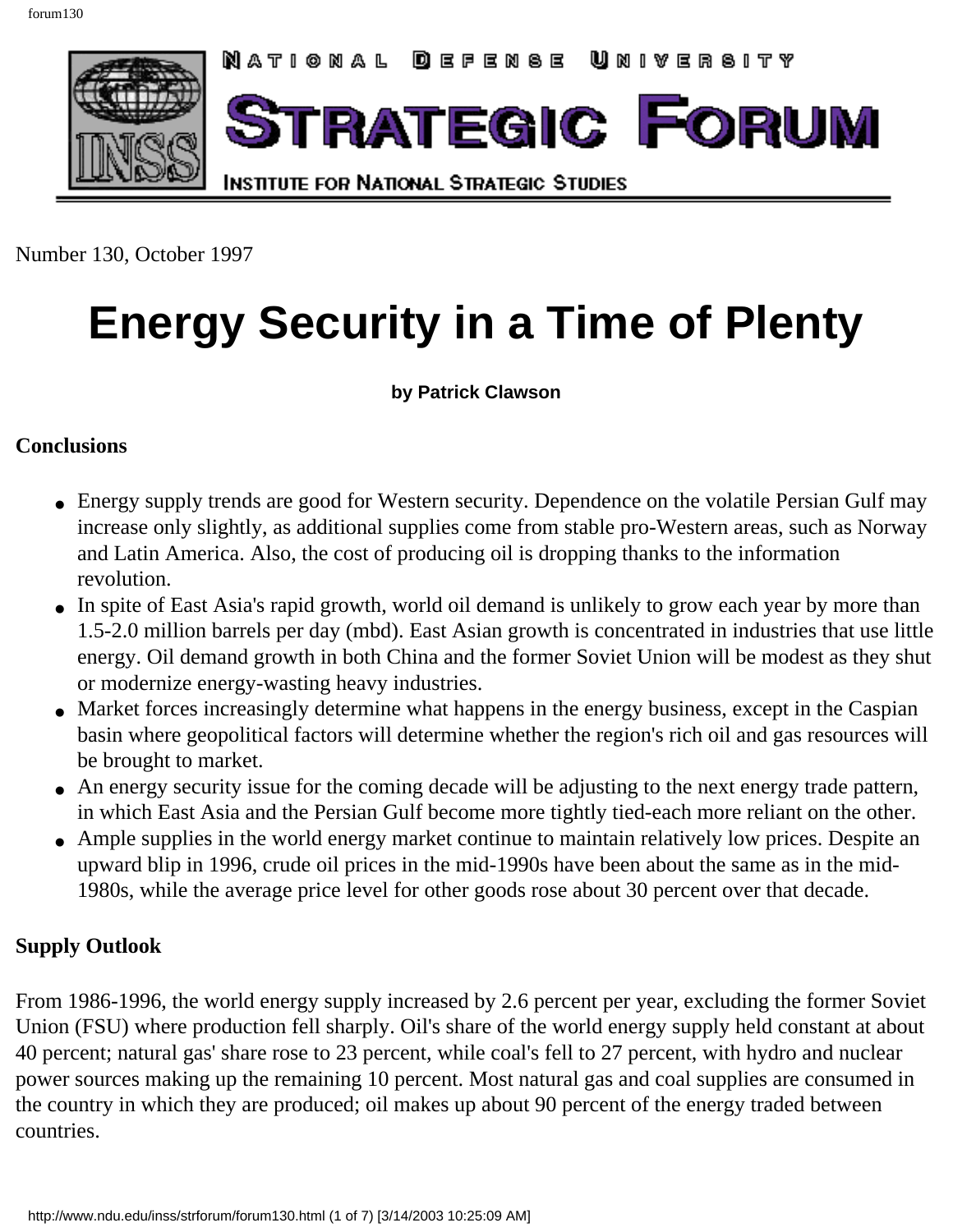forum130

The main factor driving the increasing supply of energy between 1986-96 was not price. In fact, prices were not particularly attractive for producers. Instead, two factors came into play:

First, governments adopted more investor-friendly policies. Monopolies were abolished and protectionist restrictions were eased as governments also lightened the burden of regulation and welcomed foreign investment. The effects of these policies continue. For example, thanks to foreign investment, Venezuela is on track to increase its oil output capacity from 3.5 mbd in 1996 to 6 mbd by 2005.

Second, the cost of producing oil has been dropping. The information revolution is reducing the cost of modeling and sensors. With techniques like 3D or 4D seismic and directional drilling, a higher proportion of drilled wells are hitting oil, plus more of the oil reserves in a field can be recovered-40 or 50 percent recovery instead of 30 percent in the past. As costs drop, more output is coming from less attractive oil fields.



These forces have made themselves felt in a wide range of countries, with the exception of Russia, where oil output fell by 3.3 mbd from 1991-96. During that same period, 13 non-OPEC countries each increased production by more than 100,000 barrels per day. Development of deeper offshore fields gave Norway the largest increase at 2.3 mbd, compared to the total increase in world oil output of 4.3 mbd. Latin American countries, excluding Mexico, were able to increase output 1.4 mbd between 1991-96. There is every reason to expect that these trends will continue and that output from outside the Middle East will continue to increase. Indeed, U.S. oil output in August 1997 was higher than in August 1996, reversing a long-term decline. Thanks to increasing Gulf of Mexico production, U.S. oil output is likely to increase from the 1996 level of 8.6 mbd for at least five years.

Because production has become more attractive in areas that were previously marginal, Middle Eastern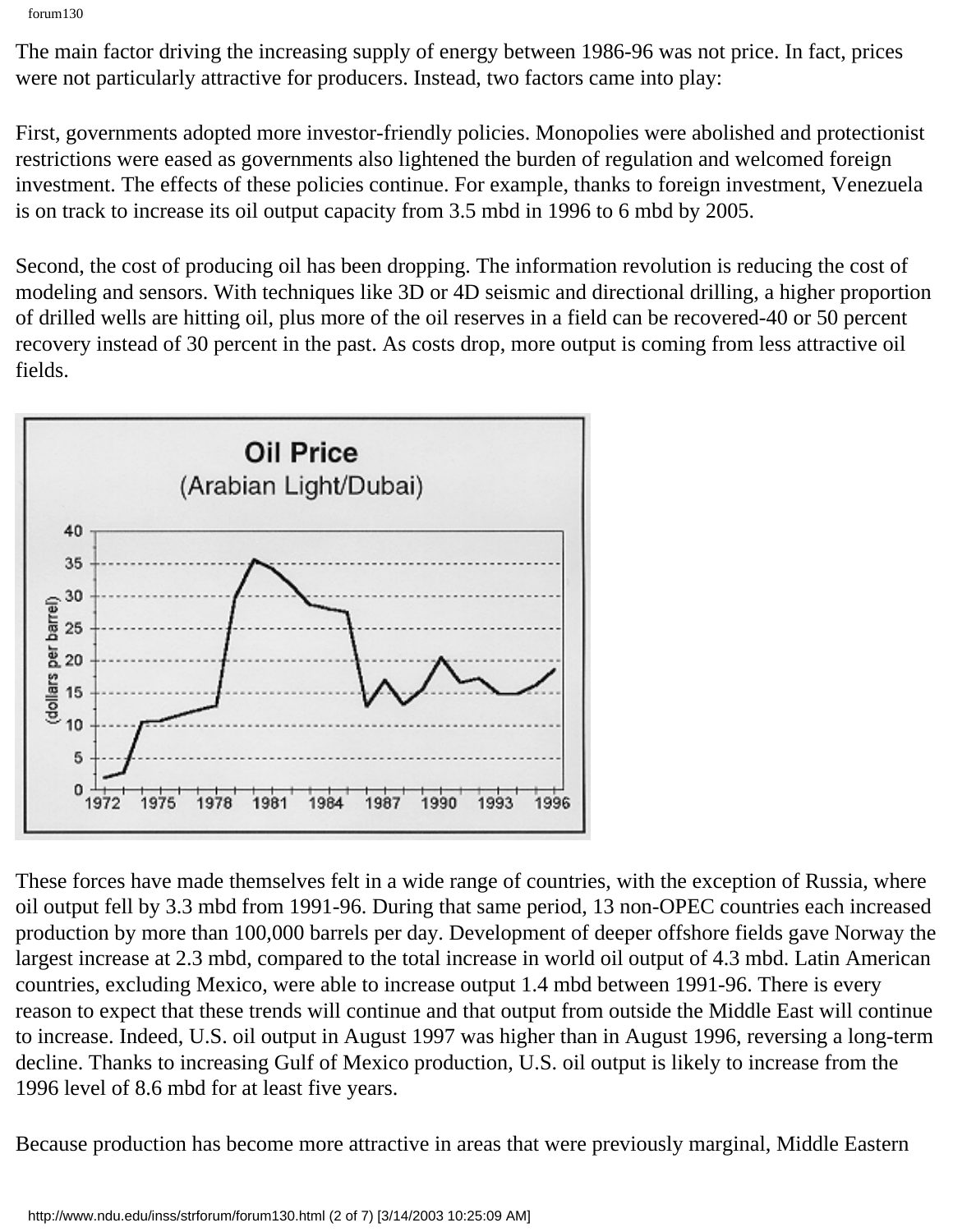forum130

countries have had less of an advantage in the oil production business. From 1991-96, oil production by Middle East and North African countries rose by 3.0 mbd, but 2.2 mbd of that was recovery from the Iraq-Kuwait war. Outside of those two countries, production rose only modestly from 20.7 mbd in 1991 to 21.5 mbd in 1996. Despite the increase in output due to the recovery in Kuwait, the share of Middle East and North African production in world output rose only 3 percentage points-from 32 percent in 1991 to 35 percent in 1996.

Middle Eastern countries face serious domestic economic problems, including rapid population growth and popular expectations that the government will provide services at levels that can ill be afforded. To fund job creation, balance budgets, and continue social welfare programs, Middle Eastern governments want to raise oil production capacity, which they can readily do given their ample reserves. Although currently producing about 9 mbd, Saudi Arabia has a program underway to raise its capacity from 11 mbd to 14 mbd within the decade. The other Gulf Cooperation Council (GCC) states-Kuwait, Bahrain, Qatar, UAE, and Oman-are increasing their capacity from 7 mbd to at least 9 mbd. And Iraq has tremendous production potential were it to abandon its stubborn opposition to UN resolutions that prevent its full return to world markets. Already, it could produce 3 mbd, and that could rise to 6 mbd within three to five years after sanctions end. On the other hand, Iran's plans to expand its capacity face serious financial constraints, exacerbated by U.S. laws threatening secondary boycotts against firms investing in Iranian oil and gas.

Prospects for ample supplies for the foreseeable future-given the likely increases in Middle Eastern capacity and the prospective growing output of the rest of the non-FSU world-are good, even if FSU production remains stagnant. In fact, as discussed below, FSU production may well rise, given the investments pouring into the Caspian Basin, even if the unfavorable investment climate keeps Russian output from growing.

## **Demand Outlook**

While prospects are good for sustained increases in oil output, the outlook for demand is not as clear. The Energy Information Administration, part of the U.S. Department of Energy, forecasts that oil demand will increase briskly from 1996 to 2015, growing from 72 mbd to 103 mbd. Of that 31 mbd increase, 14 mbd will come from East Asia (a category which excludes Indonesia and India). By contrast, demand in the advanced industrial nations of Europe and North America will grow only 6 mbd, including modest growth for U.S. oil consumption which was 17.4 mbd in 1996. Demand in the rest of the world-East Europe, Latin America, Africa, the Middle East, and South Asia-will increase by 11 mbd.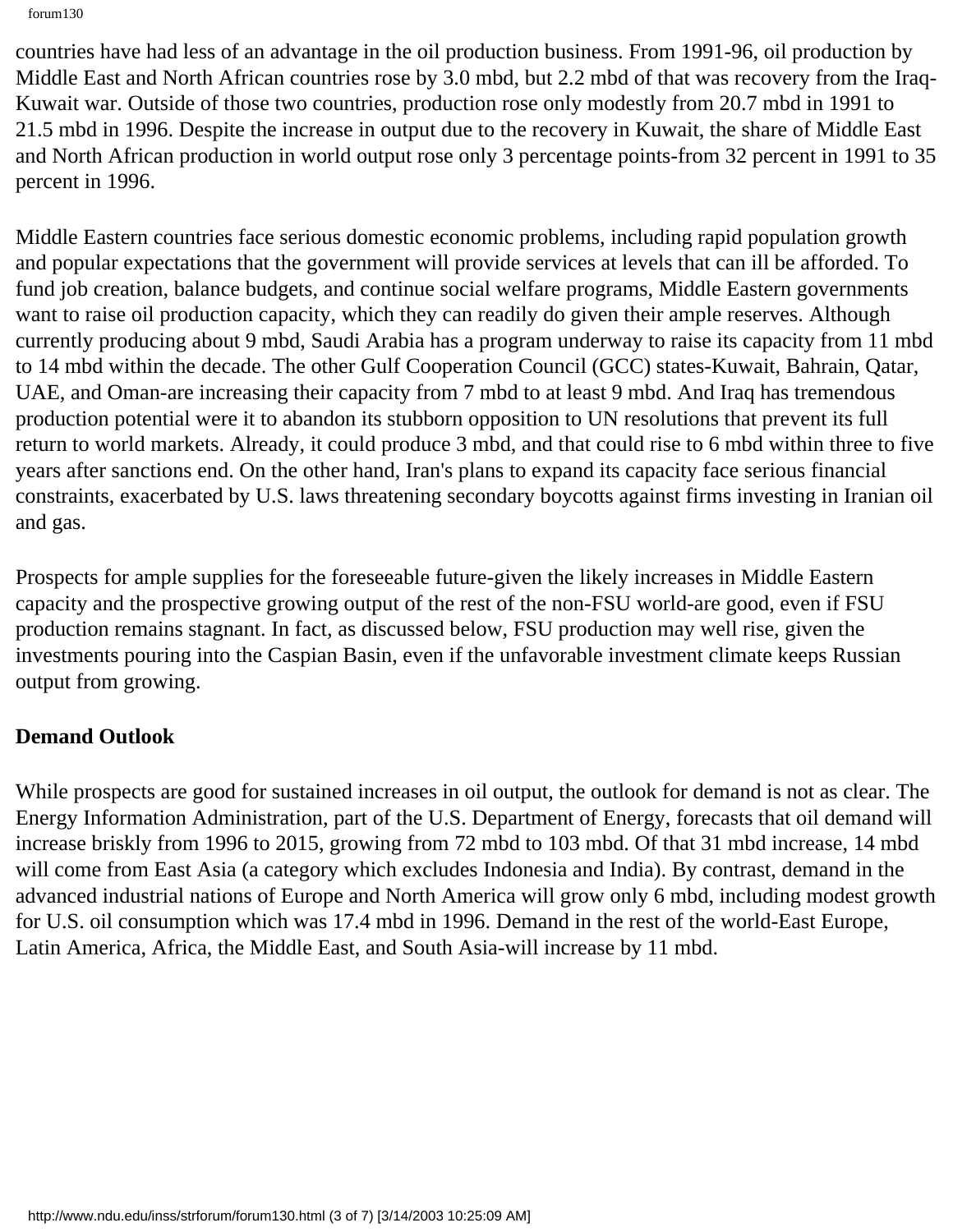forum130



On the other hand, a host of factors could cause world oil demand to grow less rapidly than this Energy Department forecast. The world economy may not continue the robust growth rates of the mid-1990s. Global warming concerns could result in significant restrictions on fuel consumption. There could be a reduction in the massive subsidies for energy consumption in many OPEC countries. Energy-wasting state-owned industries in the FSU and China could be modernized or closed. Natural gas could be used instead of oil for much of the new generating capacity in Europe and Asia, especially since there is considerable excess gas production capacity in the FSU and several large gas projects elsewhere are in advanced stages of planning.

In any case, East Asia's growing energy demand can be accommodated readily through market mechanisms. Indeed, while East Asia will be an important part of the world oil market, it will hardly be an overwhelming presence. Under the Energy Department forecast, East Asia will consume 27 percent of the world's oil in 2015, up from 21 percent in 1996. That seems counterintuitive, given that East Asia is growing more rapidly than the rest of the world. The explanation is China-in two ways. First, Chinese energy consumption is 75 percent coal, which comes from China's ample domestic supplies. Coal is used for railroads (the backbone of Chinese transportation), for heating, and for electricity generation. Second, industry in China consumes 60 percent of all energy, and many of the intense energy-consuming industries are inefficient and not growing. China's growth is coming from sectors that use little energy, compared to the industrial behemoths of the Maoist past. Combining these two factors, China's increase in oil consumption until 2015 will be almost entirely for road transport; oil consumption for tranportation will probably increase from  $.8$  to 3.5 mbd.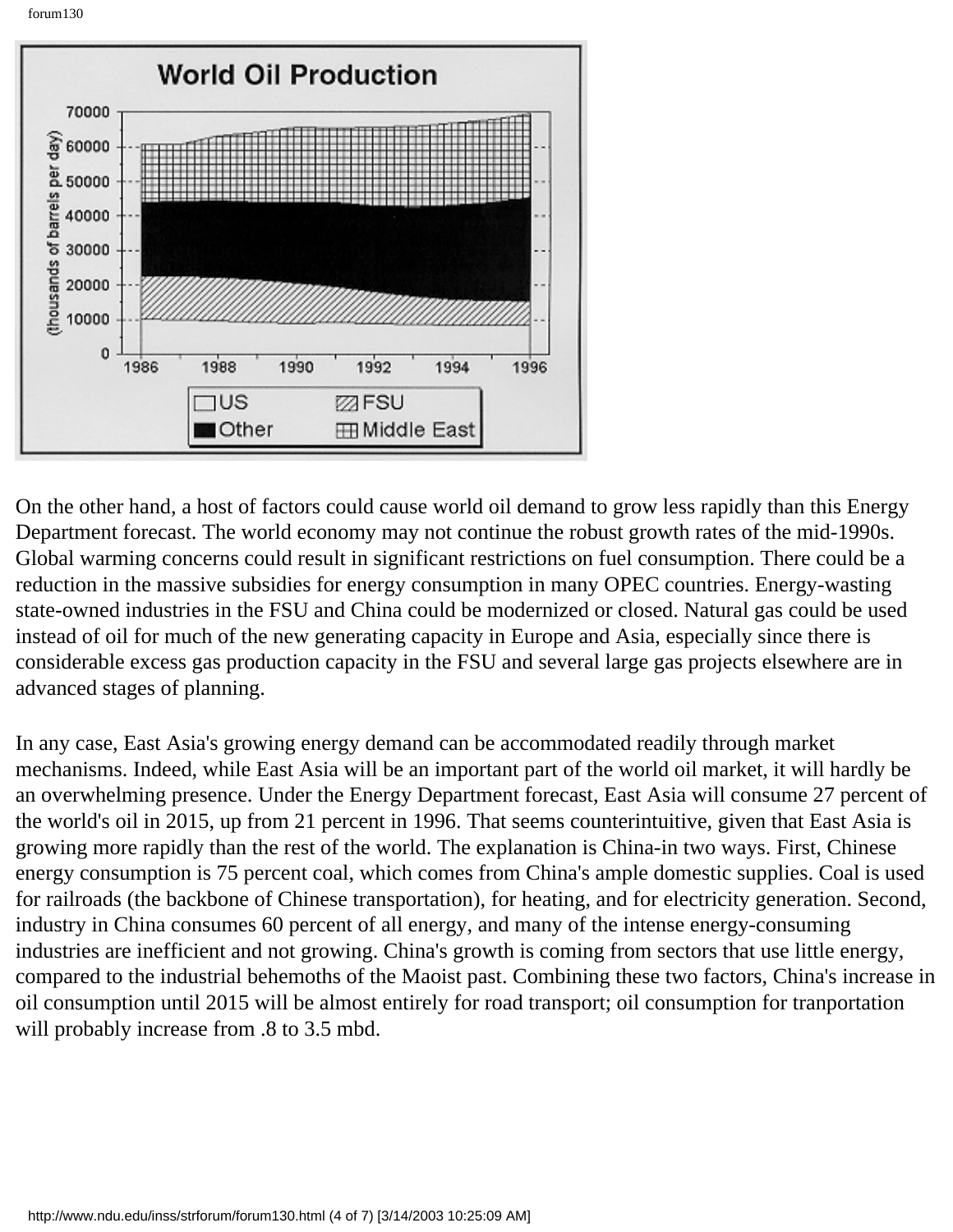forum130



### **Security Implications**

The United States has devoted much effort to preserving the security of the Persian Gulf-motivated mostly by concern about what instability could do to world oil markets and what a rogue could do if he had unfettered access to the entire Gulf's oil. Those will remain serious problems, not only because the Gulf is the world's major oil producing region (29 percent in 1996) but also because it has 65 percent of the world's proven oil reserves. Explaining the policy to the U.S. public has been easy, given the significant U.S. dependence upon the Gulf for oil imports (roughly 20 percent in 1996). It will be interesting to see how U.S. public opinion reacts as the United States uses less Gulf oil. Indeed, the world oil market is splitting into an Atlantic Basin-in which Europe and America import oil from Africa and Latin America-and an Asian market-in which East and South Asia import oil from the Persian Gulf.

In the Asian market, the major security issue is whether China is willing to rely on market forces to supply imports of a vital input like oil. The signs are encouraging. China already relies on imported grain for a significant portion of urban consumption, and China's approach to its metal needs (iron and copper) has been to invest abroad rather than to search for special political relations. Still, Chinese leaders may think that political considerations determine oil supplies. Indeed, the oil industry was dominated by politics, vice markets, for decades until the mid-1980s. And the Chinese may worry about the U.S. propensity for sanctions on energy producers, seen in the cases of Burma and Iran as well as the UN sanctions on Iraq.

There has been much interest in Asia about what increasing oil imports from the Gulf will mean for protection of the sea lanes of communication (SLOCs) across the Indian Ocean and up the South and East China Seas. It is hard to see how China could in the coming decade or two play a significant role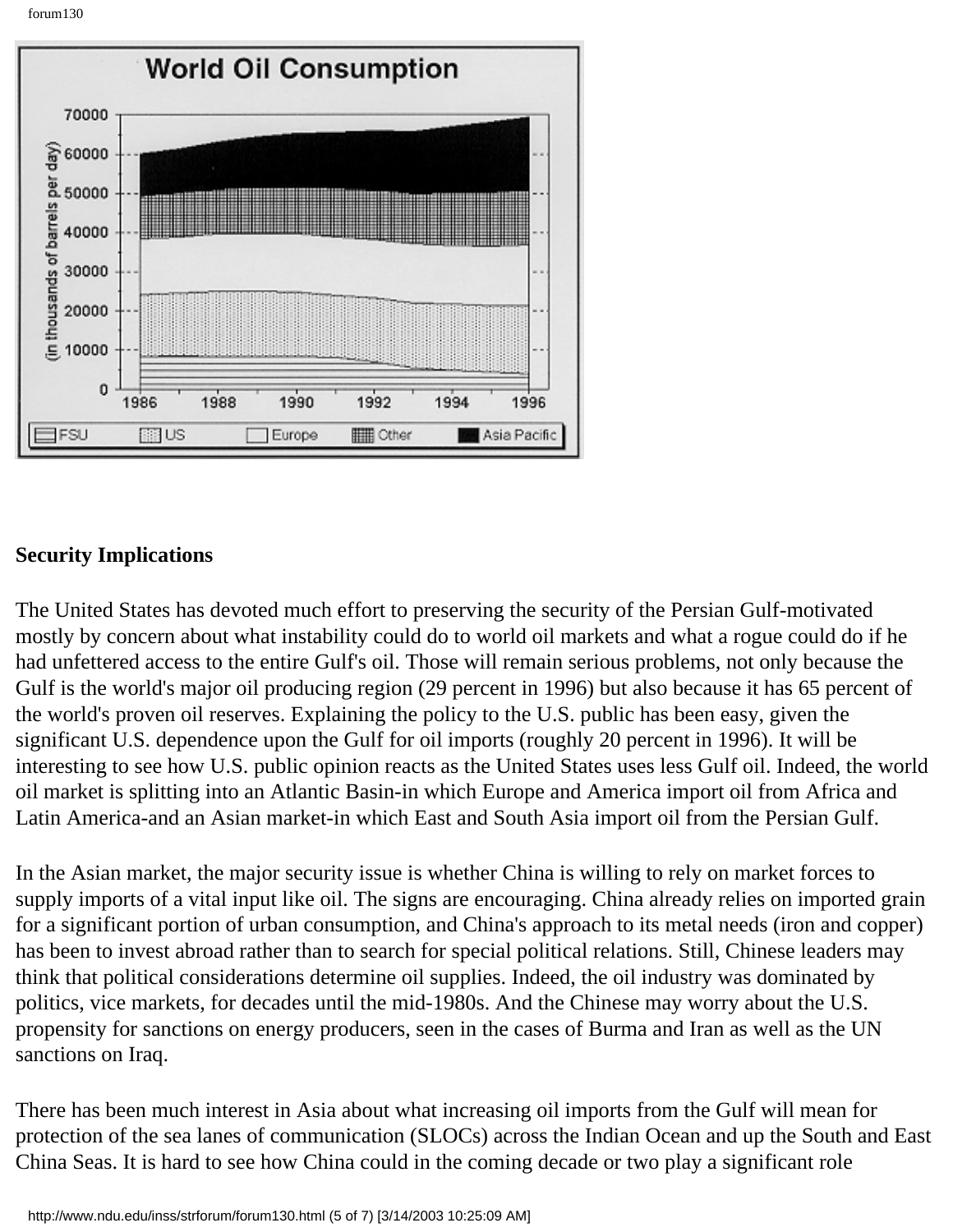```
forum130
```
regarding those SLOCs. China and the United States share a common interest in freedom of navigation in those SLOCs, and the United States will protect those SLOCs. Were relations between the United States and China to deteriorate, China could not deny those SLOCs to the United States, while the United States could deny them to China. Energy security may be used as one argument among many by those in Beijing who want a blue sea navy.

# **Caspian Oil**

While the role of market forces in the oil and gas industry is increasing, one area where geopolitics remains primary is the Caspian basin. Rich oil and gas reserves lie under and around the Caspian Sea, mostly oil in Kazakstan and Azerbaijan and gas in Turkmenistan. The proven reserves are about on the same order of magnitude as around the North Sea: 16 billion barrels of oil and 8.3 billion cubic meters of gas, according to the United States government. The same source estimates that possible reserves are much greater: 163 billion barrels of oil and 17.6 billion cubic meters of gas, which would make them equal to 16 percent of 1996 global proven reserves of oil and 12 percent of gas. U.S. firms are investing billions of dollars, primarily in the Azeri offshore and Kazakh Tenghiz fields.

The problem is how to get the oil and gas to market from the landlocked Caspian countries. Commercial rationale alone would seek outlets to the south, via Iran or Afghanistan. Three oil pipelines are already under construction or renovation: a 1.2 mbd oil pipeline from Kazakhstan via Russia to the Black Sea and two 0.1-0.2 mbd pipelines from Azerbaijan to the Black Sea, one via Russia and one via Georgia. Also under construction are two short gas pipelines to hook up the Iranian gas network with its neighbors: Turkmenistan in the east, and Turkey in the west. While the Kazakh pipeline will carry most of that country's projected oil capacity, additional major pipelines will be needed, especially for Azeri oil and Turkmen gas. Many routes are under discussion, with framework agreements signed for several routes. All of the projected routes have problems, which will make the choices difficult:

- Existing pipelines go through Russia. Adding more capacity to those pipelines raises fears of excessive dependence on Russia. Plus economics dictate that Caspian oil going through Russia would probably go to Black Sea ports, from where it would be carried by ship. That could create problems in the increasingly crowded Bosporus Straits.
- Transport via Iran faces political problems, i.e., U.S. reluctance-if not opposition-and Azerbaijani suspicions of Iranian irredentism. Plus the Iranians are offering poor terms and have a bad reputation from their price gouging in the 1970s on the gas pipeline to the USSR.
- Turkey is lobbying vigorously for pipelines across its territory to the Mediterranean. But the political geography is complicated: a pipeline to any of the producing countries would have to cross at least one transit country before getting to Turkey, plus the best pipeline routes inside Turkey cross unstable Kurdish areas.
- Other pipeline routes are equally difficult politically (to India via Afghanistan and Pakistan) or challenging economically (to China from Kazakhstan).

## **Recommendations**